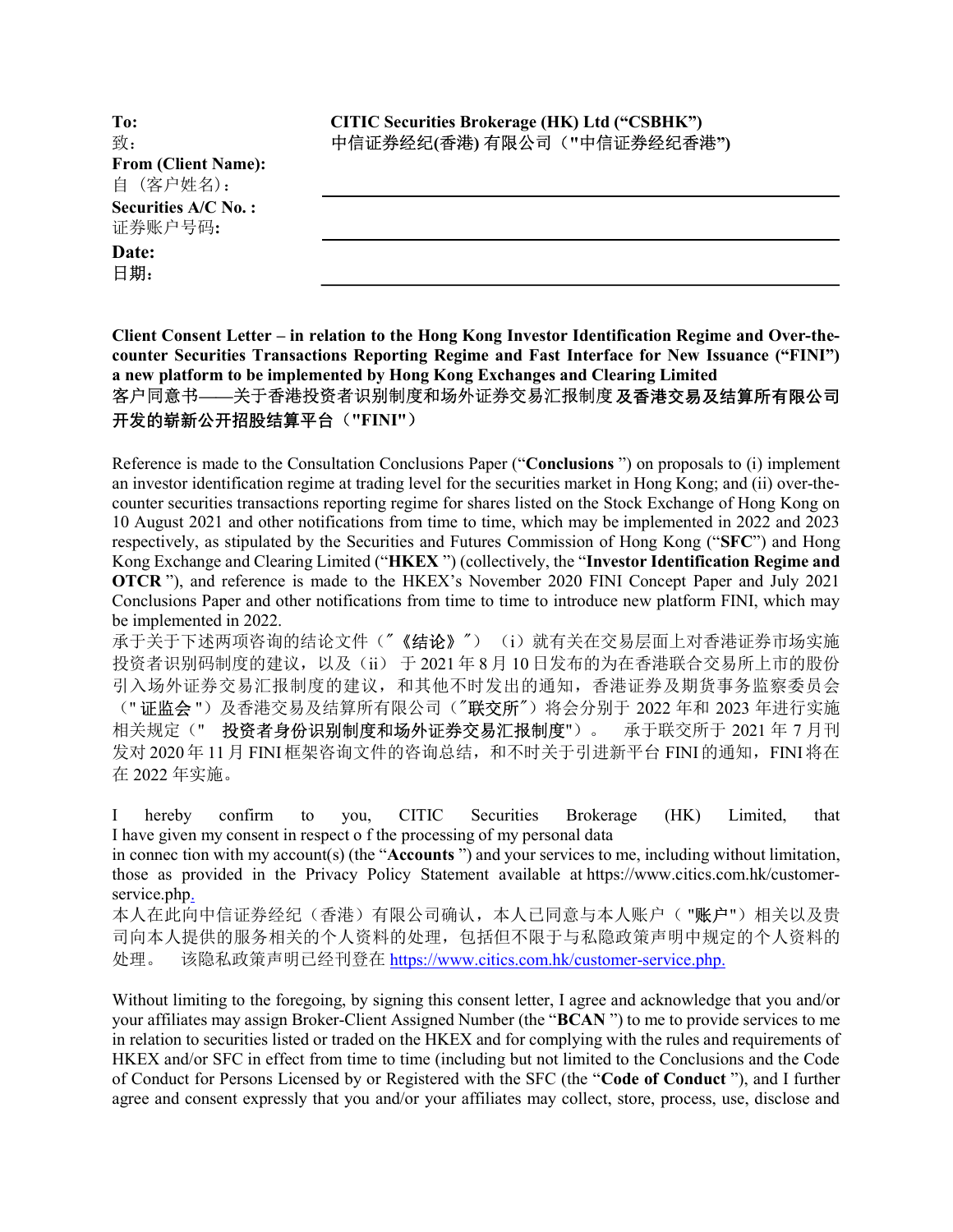transfer personal data relating to me (including my client identification data (the "CID") and BCAN(s)) as required for CSBHK to provide services to me in relation to securities listed or traded on the HKEX and for complying with the rules and requirements of the HKEX and/or the SFC in effect from time to time (including but not limited to the Conclusions and the Code of Conduct), and to provide services for the subscription or purchase of securities in a public offer in respect of a new listing on the HKEX, including, without limitation, as follows:

在不限于上述规定的情况下,通过签署本同意书,本人同意并承认贵司和/或贵司的关联公司可将 券商客户编码("券商客户编码") 分配给本人,以向本人提供与在联交所上市或交易的证券有 关的服务,并遵守联交所和/或证监会不时实施的要求(包括但不限于《结论》和《证券及期货事 务监察委员会持牌人或注册人操守准则》("《行为守则》")。 本人同意并明确同意贵司和/或 贵司的关联公司可以收集、存储、处理、使用、披露和传输与本人有关的个人资料(包括本人的 客户识别信息("客户识别信息")和券商客户编码)以便中信证券经纪香港向本人提供与在联交 所上市或交易的证券有关的服务,并遵守联交所和/或证监会不时实施的要求(包括但不限于《结 论》及《行为守则》),为提供与在联交所新上市的公开发售中认购或购买证券相关的服务,其 中包括,但不限于以下内容:

a) disclosing and transferring my personal data (including CID and BCAN(s)), directly or indirectly through another broker or other intermediaries you may use in relation to the services you provide to me (if any), to Hong Kong Securities Clearing Company Limited (the "HKSCC "), HKEX and/or the SFC in accordance with the rules and requirements of HKSCC, HKEX and the SFC in effect from time to time;

根据香港中央结算有限公司("结算所")、联交所及证监会不时实施的条例及要求, 贵司 向本人提供服务时, 直接或间接地透过其他经纪人或其他中介人向结算所、 联交所及证 监会披露及传输本人的个人资料(包括客户识别信息及券商客户编码);

- b) allowing HKEX to: (i) collect, store, process and use my personal data (including CID and BCAN(s)) for market surveillance and monitoring purposes and enforcement of the Rules of the Exchange of HKEX; and (ii) disclose and transfer such information to the relevant regulators and law enforcement agencies in Hong Kong (including, but not limited to, the SFC) so as to facilitate the performance of their statutory functions with respect to the Hong Kong financial markets; and (iii) use such information for conducting analysis for the purposes of market oversight; and 允许联交所: (i)收集、储存、处理及使用本人的个人资料(包括客户识别信息和券商客 户编码),以便监察、监督市场及执行《联交所规则》;(ii)向香港相关监管机构和执法 机构(包括但不限于证监会)披露及转移有关资料, 以便他们就香港金融市场履行其法 定职能;及(iii)以监察市场为目的而使用有关资料进行分析;
- c) allowing the SFC to: (i) collect, store, process and use my personal data (including CID and BCAN(s)) for the performance of its statutory functions including monitoring, surveillance and enforcement functions with respect to the Hong Kong financial markets; and (ii) disclose and transfer such information to relevant regulators and law enforcement agencies in Hong Kong in accordance with applicable laws or regulatory requirements; and

允许证监会: (i) 收集、储存、处理和使用本人的个人资料(包括客户识别信息和券商 客户编码),以履行其法定职能,包括对香港金融业务的监控、监督和执法; (ii) 根据适 用法律或监管要求,向香港的相关监管机构和执法机构披露和传输此类信息 ;及

d) providing BCAN to HKSCC allowing HKSCC to: (i) retrieve from HKEX (which is allowed to disclose and transfer to HKSCC), process and store my CID and transfer my CID to the issuer's share registrar to enable HKSCC and/ or the issuer's share registrar to verify that you have not made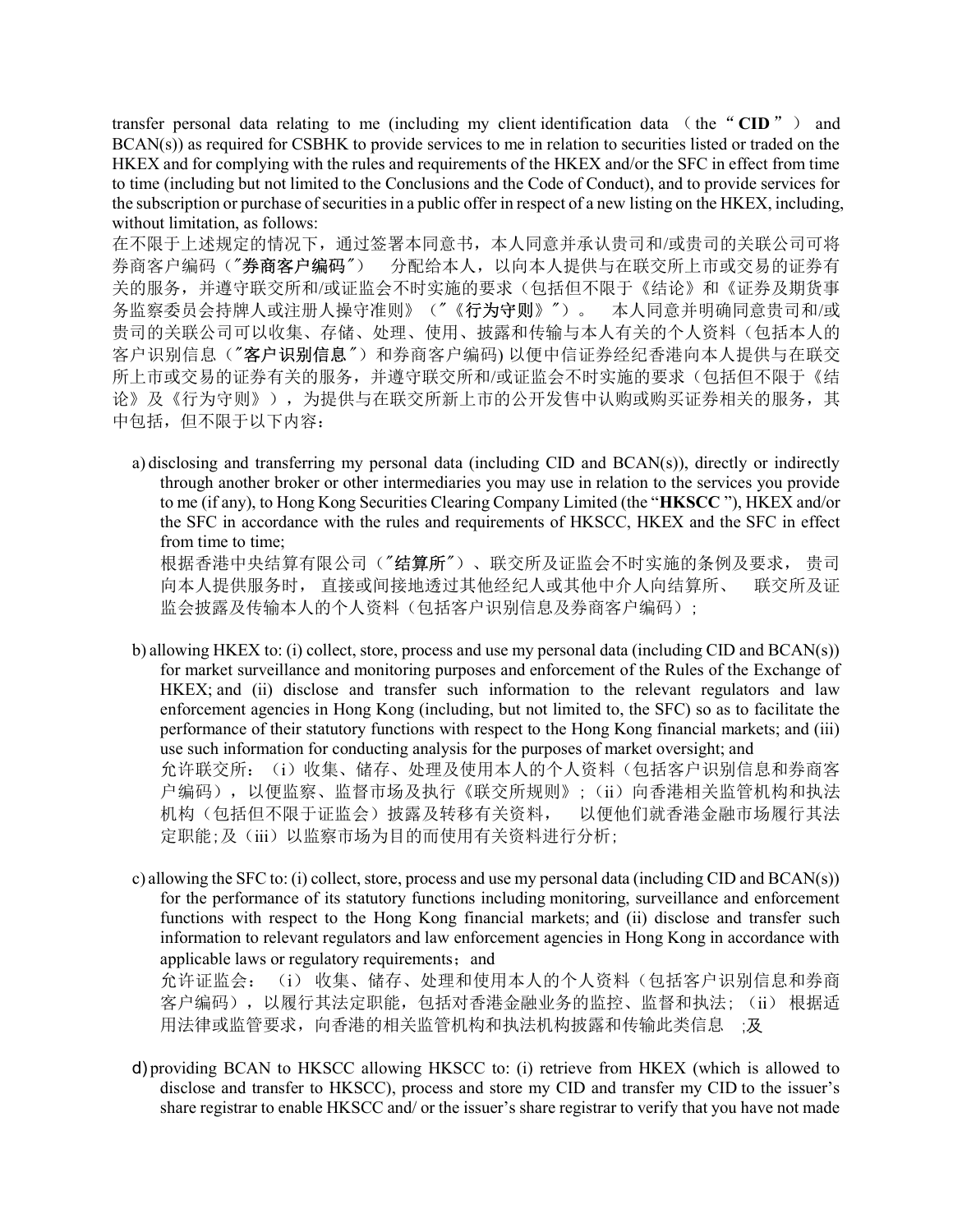any duplicate applications for the relevant share subscription and to facilitate IPO balloting and IPO settlement; and (ii) process and store my CID and transfer my CID to the issuer, the issuer's share registrar, the SFC, HKEX and any other party involved in the IPO for the purposes of processing my application for the relevant share subscription or any other purpose set out in the IPO issuer's prospectus.

向结算所提供券商客户编码以便结算所: (i) 从联交所(向结算所披露和转移是允许的) 检索、处理和存储本人的客户识别信息并将本人的客户识别信息转移到发行人的股份过户 登记处,以便结算所和/ 或发行人的股份过户登记处核实本人没有就相关股份认购提出任 何重复申请,并据此促进上市股票抽签和结算; (ii) 处理和储存本人的客户识别信息,并 将本人的客户识别信息传送给发行人、发行人的股份过户登记处、证监会、联交所和参与 首次公开募股的任何其他各方, 以处理本人的股份认购申请或其他上市发行人的招股说 明书中规定的目的。

I also acknowledge and agree that despite any subsequent purported withdrawal of consent by me, my personal data may continue to be stored, processed, used, disclosed or transferred for the above purposes after such purported withdrawal of consent.

本人同时承认并同意,尽管本人随后撤回同意,但在本人声称撤回同意后,本人的个人资料可能 会继续存储、处理、使用、披露或转移用于上述目的。

Failure to provide you with my personal data or consent as described above may mean that you will not, or will no longer be able to, as the case may be, carry out my trading instructions or provide me with securities related services (other than to sell, transfer out or withdraw my existing holdings of securities, if any). 如本人未能如上所述向贵司提供本人的个人资料或同意可能意味着贵司将不会或将不再能够(视 情况而定)执行本人的交易指示或向本人提供证券相关服务(除了出售、转让或撤回本人现有的 证券持有量(如果有))。

I also acknowledge and undertake to you that, CID and any other personal data provided by me are true and accurate and I shall promptly notify you of any changes or updates or errors related to such CID and any other personal data provided and shall promptly provide you with any updated or changed CID and other personal data. Further, I acknowledge, confirm and undertake to you to assist you with verification and maintenance of CID and any other personal data.

本人承认并向贵司承诺,客户识别信息和本人提供的任何其他个人资料是真实准确的,本人将及 时通知贵司与此类客户识别信息和任何其他个人资料相关的更改、更新或错误,并应及时向贵司 提供任何更新或更改的客户识别信息和其他个人资料。 此外,本人承认、确认并向贵司承诺将 协助贵司验证和维护客户识别信息和其他个人资料。

I understand and confirm that where you on my instructions provide services for the subscription or purchase of securities in a public offer in respect of a new listing on the HKEX, you may submit EIPO (as defined under Rules of Central Clearing and Settlement System established & operated by HKSCC) subscription on my behalf.

本人理解并确认,如果贵司按照本人的指示在联交所新上市的公开发售中认购或购买证券,贵司 可以以电子方式代表本人认购(定义见由结算所设立及运行的中央结算及交收系统规则)。

The terms "BCAN" and "CID" used in this notice shall bear the meanings as defined in paragraph 5.6 of the Code of Conduct.

本通知中使用的术语"券商客户编码"和"客户识别信息"应具有《行为守则》第 5.6 段中定义的含义。